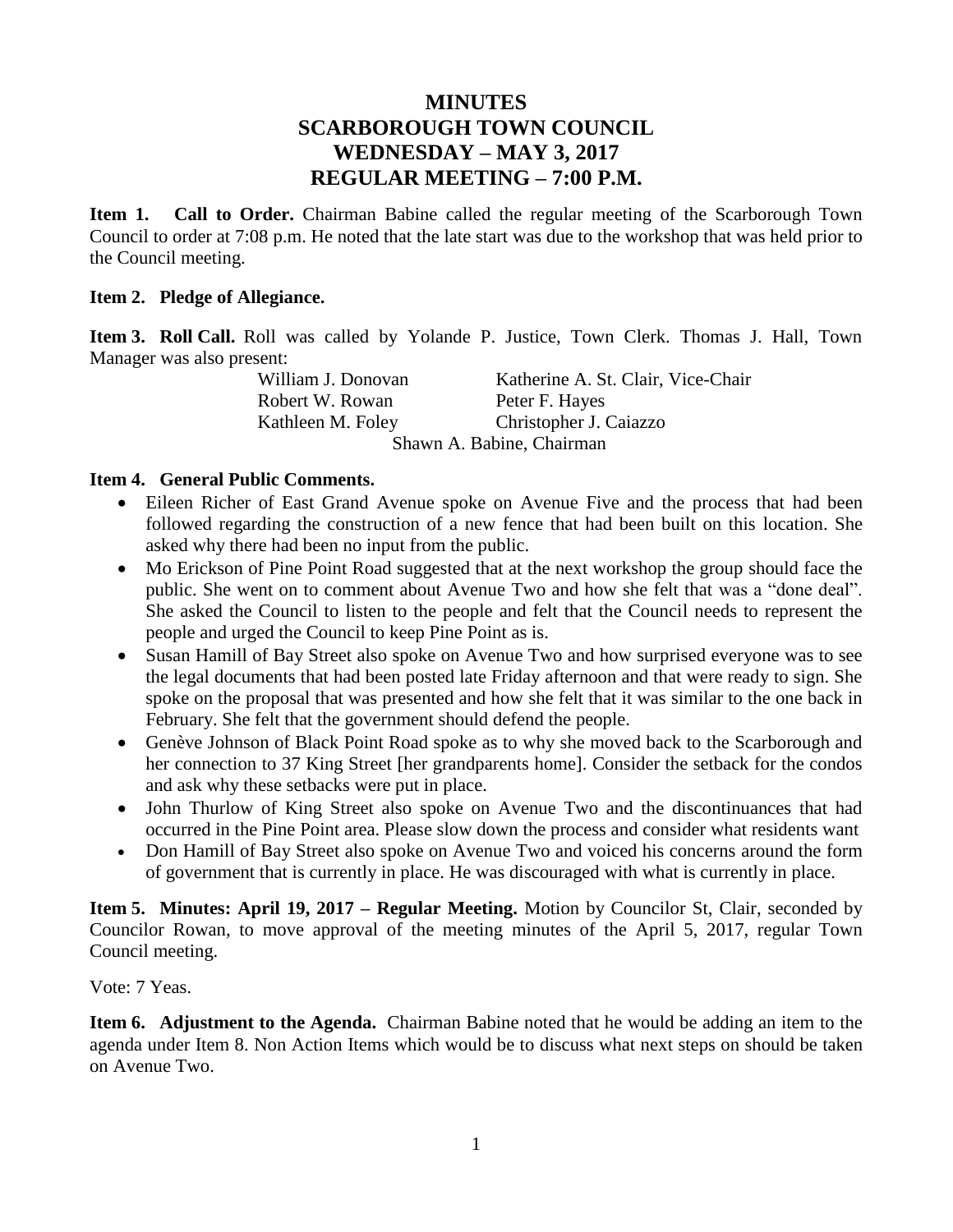**Item 7. Items to be signed: a. Treasurer's Warrants.** Treasurer's Warrants were signed during the meeting.

# **Item 8. Non Action Items**

- a. **Discussion on the Workshop Avenue Two.** Thomas J. Hall, Town Manager, noted that the Council could do nothing or act on what is currently before you. There could be additional meetings and this item would not come before the council until June. Explaining what the process would be to – public hearing in June and second reading the second meeting in June to make a decision. Council discussion ensued regarding the process and did not want anything until the June meetings. Some felt that Mr. Leonie should be made part of the discussion and St Clair and Foley would not support the current proposal. Some felt that residents should be able to work together to see if they could resolve the issue. Another workshop prior to the next Town Council workshop on May 17<sup>th</sup> for Council only discussion. Please be clear with concerns so that they can be addressed.
- **b. Presentation on the Food Waste Recycling Program by Kerry Strout Grantham.** Kerry Strout Grantham, the Sustainability Coordinator gave a brief presentation on the Food Waste Recycling Pilot Program will be conducted in the Pleasant Hill Area. She noted that those who are not in the target area can take their waste to drop-off points at Walmart, Veterans Home and Hannaford.

**Resolution 17-002. Act on the request to support Resolution 17-002, Supporting Community approach to expanding distributed power generation options for municipalities, businesses and homeowners.** *[Energy Committee]* Kerry Strout Grantham, the Sustainability Coordinator, spoke briefly on this Resolve.

Motion by Councilor Donovan, seconded by Councilor St. Clair, to move approval and waive the reading on the request to support Resolution 17-002, Supporting Community approach to expanding distributed power generation options for municipalities, businesses and homeowners, as follows:

# **TOWN OF SCARBOROUGH, MAINE**

# **RESOLUTION 17-002**

# **SUPPORTING COMMUNITY APPROACH TO EXPANDING DISTRIBUTED POWER GENERATION OPTIONS FOR MUNICIPALITIES, BUSINESSES AND HOMEOWNERS**

**BE IT RESOLVED** by the Council of the Town of Scarborough, Maine, in Town Council assembled that,

**WHEREAS,** historically the generation of power locally was a major factor driving community and economic development in towns and cities across Maine and New England; and,

**WHEREAS,** the ability of a municipality to offer locally generated power at stable long term rates would be important tool for supporting sustainable community and economic development; and,

**WHEREAS,** advances in technology and declines in installed system prices now make a variety of community scale options viable; and,

**WHEREAS,** at the end of 2016 the cost of power generated by community based renewable energy systems was in the range of \$0.049 to \$0.078/kWh and thus competitive with other sources; and

**WHEREAS,** there are currently over 1,800 acres of closed and capped municipal landfills in Maine for which there are few, if any, common reuse or redevelopment options; and,

**WHEREAS,** U.S. EPA has determined that developing solar power projects on capped landfills and other brownfield sites often represents the best reuse option; and,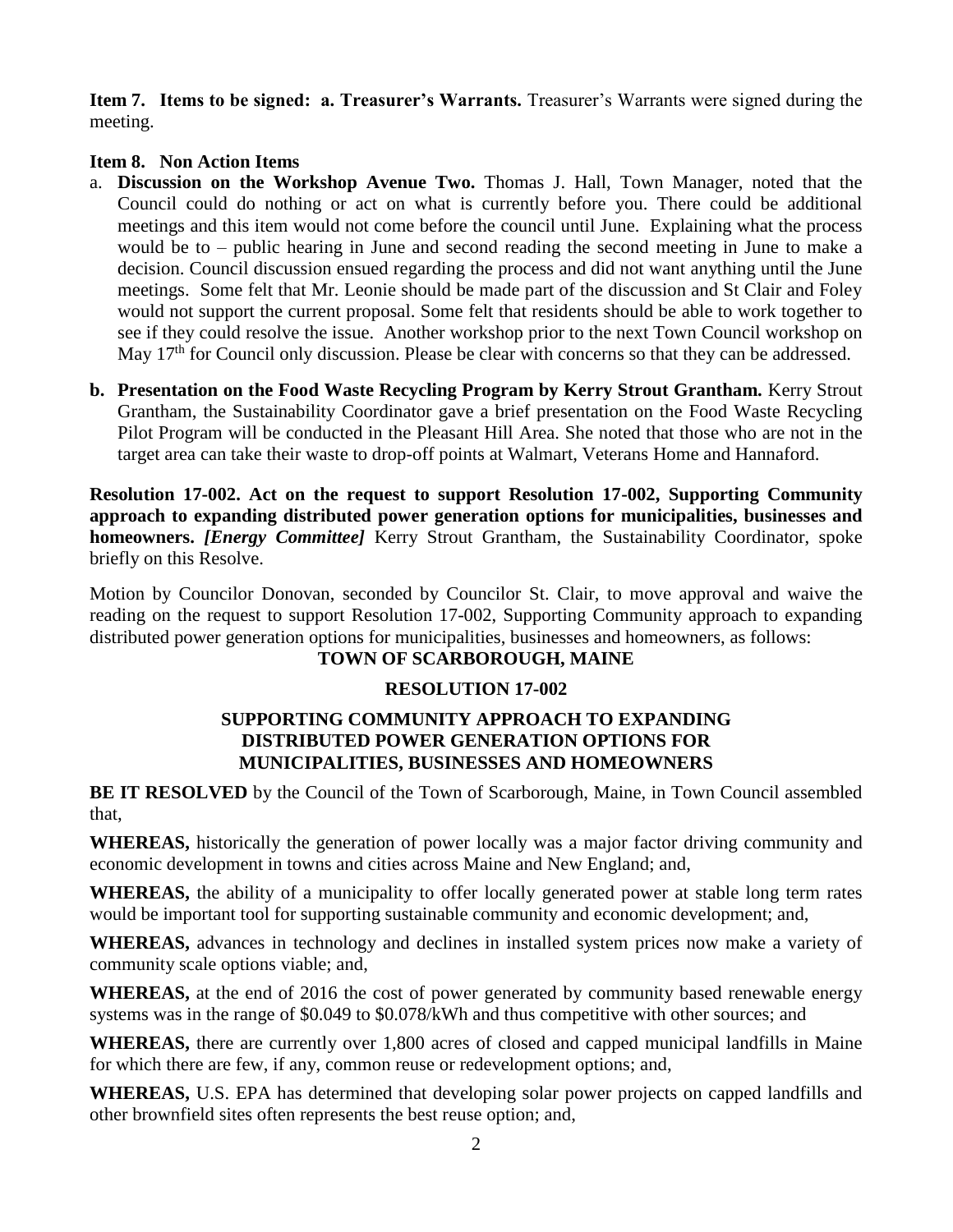**WHEREAS,** generating power at or near the location where the power is used can be a cost effective option both to minimize stress on the transmission grid and to minimize the cost to all ratepayers of grid expansion projects; and,

**WHEREAS**, Maine's current regulations governing distributed power generation, which limit system size and the number of users or locations that can subscribe to power from a local source, create significant barriers to developing cost effective projects in Maine communities; and,

**WHEREAS,** in 2015 and 2016 many parties participated in a stakeholder process at the Public Utilities Commission and in a subsequent legislative process in support of statutory changes that would have created a framework for, and removed barriers to, community distributed generation projects; and,

**WHEREAS,** last year a comprehensive and collaboratively supported solar bill (LD 1649) won broad bipartisan support in both the House and Senate but fell short of enactment, after which the Maine Public Utilities Commission voted to phase out net metering even in the absence of any new policy; and,

**WHEREAS,** there are four (4) bills pending in the current legislative session that in one way or another intend to advance reforms to solar policy in Maine; and,

**NOW, THEREFORE, BE IT HEREBY RESOLVED,** that the Town of Scarborough generally supports reforms to solar policy that enable the development of cost-effective municipal, small business and community solar projects in Maine and urges the First Regular Session of the 128<sup>th</sup> Maine Legislature to adopt these changes; and,

**BE IT FURTHER RESOLVED,** that the Town Manager as well as the Sustainability Coordinator are authorized to communicate the Council's support of the same to the Legislature's Energy and Utilities Committee, to State Representatives and Senators, to the Public Utilities Commission and to other municipalities.

Signed and sealed this the 3rd day of May 2017, on behalf of the Scarborough Town Council and the Town Manager of Scarborough, Maine. Signed by Shawn Babine, Council Chair and attested by Yolande P. Justice, Town Clerk.

Vote: 7 Yeas.

**Order No. 17-030, 7:00 p.m. Public Hearing and schedule a second reading on the proposed FY2018 Municipal/School Budget.** *[Town Manager]* Chairman Babine opened the public hearing. The following individuals spoke on this Order:

- Hillary Jorgenson of Scarborough spoke in support of the proposed budget and urged the Town Council to vote in favor.
- Ben Howard of Windsor Pines spoke on the proposed budget noting that he did not find the budget document informative if anything it left him with a number of questions. He would be emailing individuals in hopes to finding the answers to these questions.
- Sara Mullen of Gunstock Road spoke on the school budget and asked that the Council support the School Budget as presented by the School Board.
- Larry Hartwell of Puritan Drive spoke on the proposed budget and spoke in support of the Libraries budget. He asked the town council to put the monies back in the Library Budget that had been cut.
- Wallace Fengler of Holmes Road spoke on the taxes and how they have gone up. At 77 he still has to work in order to help pay for his taxes. He further commented on the impact fees and how they affect the town and suggested that these fees be increased to help offset town taxes.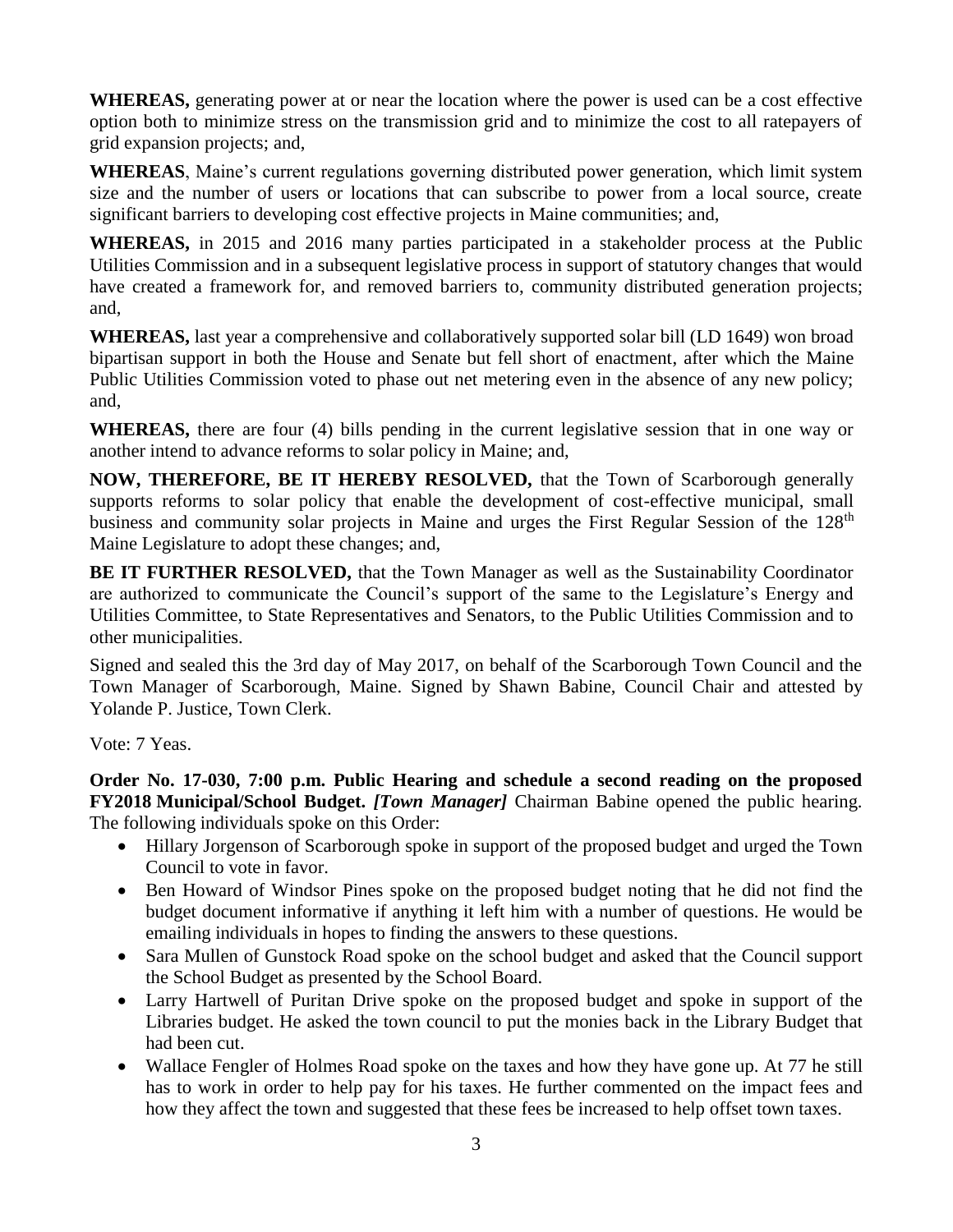- Meghan Fallon of Sequoia Lane spoke in support of the School Budget.
- Stacey Neumann of Windsor Pines Drive supported the School Budget and asked that is be put to the voters as recommended by the School Board.
- Josh Gelfand of Nutter Way spoke in support of the proposed school budget.
- Drew Stevens of Surry Lane spoke in support of the School Budget, noting the people move to Scarborough because of the school system.
- Ben Howard of Windsor Pines Drive further commented on the budget and stated that you do not throw money at problems ---- you must find what the problems are.

There being no further comments, the hearing was closed at 8:25 p.m. The second reading on the proposed FY2018 Municipal/School Budget will be held on Wednesday, May 17, 2017.

**Order No. 17-036, 7:00 p.m. Public hearing and second reading on the proposed new ordinance entitled Town of Scarborough - Good Neighbor Ordinance.** *[Ordinance Committee]* Chairman Babine opened the public hearing. There being no comments either for against, the hearing was closed at 8:27 p.m.

Motion by Councilor Donovan, seconded by Councilor Rowan, to move approval of the second reading on the proposed new ordinance entitled Town of Scarborough - Good Neighbor Ordinance.

Motion by Councilor Rowan, seconded by Councilor Foley, to move approval to amend the main motion, by striking in Section 2.b.(4).a and replacing it with reference to Chapter 604- Animal Control Ordinance section 604-8. Animal Noise

## **(4.) Specific prohibitions.**

The following acts, among others, are declared to be loud, boisterous, unnecessary or unusual noises which shall annoy, disturb, injure, or endanger the comfort, repose, health, peace, or safety of others in violation of this ordinance, but such enumeration shall not be deemed to be exclusive:

 $(a)$  Excessive animal noise shall be regulated by the provisions in Chapter 604 – Animal Control Ordinance section 604-8 Animal Noise. Owning, possessing, or harboring a barking dog or any animal or bird which, frequently and repeatedly or for continued duration, makes sounds which create a noise disturbance across a property line onto residential property. For the purpose of this ordinance, a barking dog shall mean a dog that barks, bays, cries, howls, or makes any other noise continuously and/or incessantly for a period of ten minutes or barks intermittently for one-half hour or more to the disturbance of any person at any time of day or night, regardless of whether the dog is physically situated in or upon private property; provided, however, that a dog shall not be deemed a "barking dog" for purposes of this ordinance if, at the time the dog is barking or making any other noise, a person is trespassing or threatening to trespass upon private property in or upon which the dog is situated. Frequent and repeated sounds by any animal which are reasonable in response to the use of consumer fireworks shall not be considered a violation of this ordinance. [Amended 03/07/2012]

Vote on Amendment: 7 Yeas.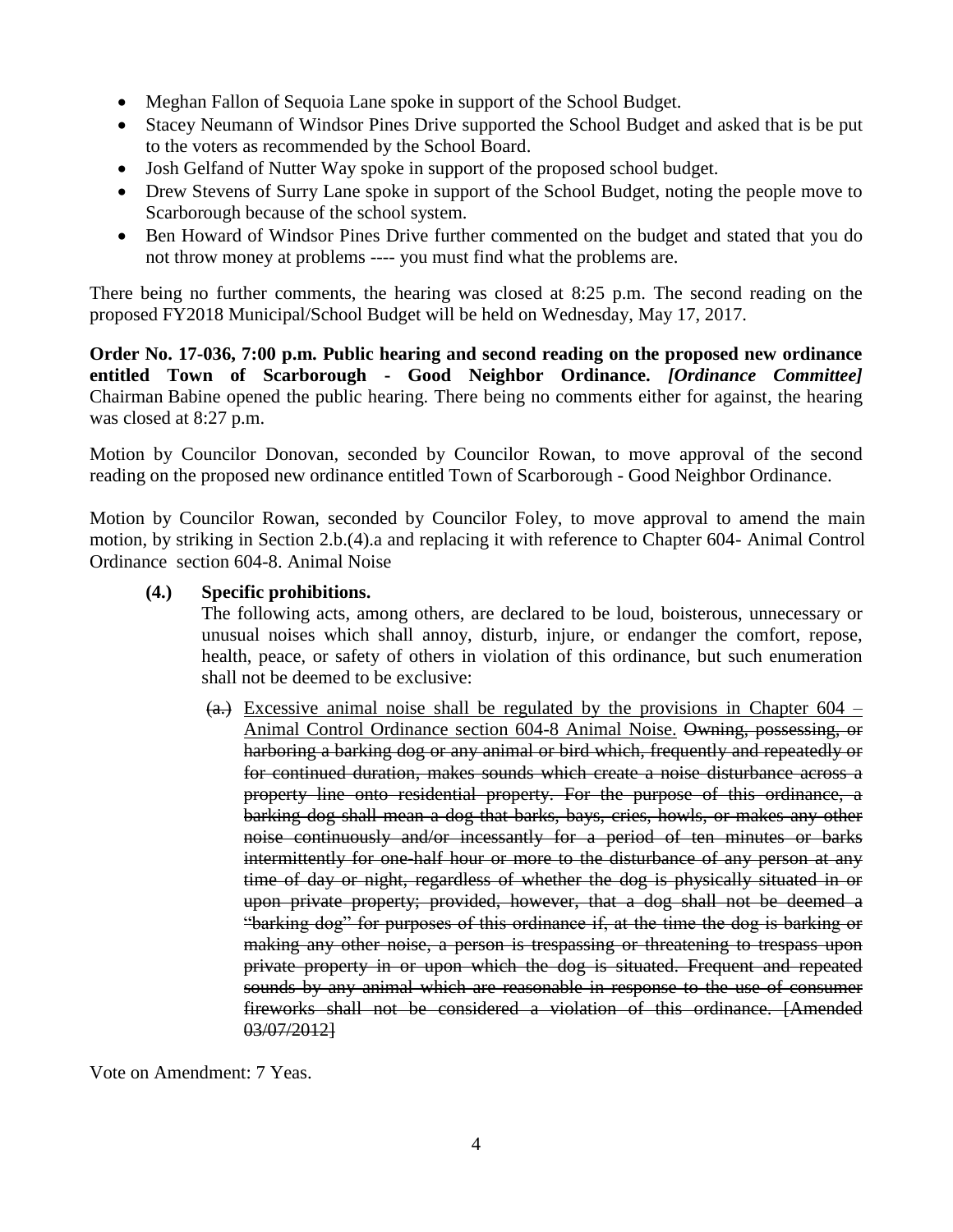Vote on main motion as amended:

BE IT HEREBY ORDAINED, by the Town Council of the Town of Scarborough, Maine, in Town Council assembled, that the new Chapter 611 – Good Neighbor Ordinance of the Town of Scarborough, Maine is hereby adopted, as follows:

# **TOWN OF SCARBOROUGH Good Neighbor Ordinance**

## **1. PURPOSE.**

The Scarborough Town Council recognizes certain basic standards that allow residents to enjoy their homes and property, preserve peace and quiet in our neighborhoods, help maintain property values and prevent disputes among neighbors. The purpose of this ordinance is to promote these standards and allow for enforcement of violations.

## **2. CREATION OF NOISE NUISANCES**

- **(a.) Purpose.** The Scarborough Town Council finds that excessive noise on the public ways may cause distraction to other drivers and preclude the safe operation of motor vehicles to the detriment of the health, welfare and safety of Scarborough's citizens. Accordingly, it is the policy of the Town of Scarborough to prohibit unnecessary, excessive, annoying and distracting noise on the public right-of-way within the Town of Scarborough. The Town Council also finds that people have a right to the peaceful enjoyment of their property and that excessive or continuous noise may limit that enjoyment. Accordingly, it is the policy of the Town of Scarborough to discourage the creation of unnecessary and unpleasant noise when such noise negatively affects surrounding residents.
- **(b.) Definitions.** For the purpose of this article, the following words and phrases shall have the following meanings:

*Town* means the Town of Scarborough, Maine.

*Noise-creating devices* means any electrical, mechanical or chemical device or instrument, or combination thereof that creates noise during its operation by a person.

*Motorcycle* means an unenclosed motor vehicle, having a saddle for the use of the operator, with two or three wheels in contact with the ground, including, but not limited to, motor-scooters and mini-bikes.

*Operation* means actual control by a person.

*Public right-of-way* means any street, roadway, alley, sidewalk, or other area deeded or dedicated for public travel or transportation purposes.

*Straight pipe exhaust system* means any straight through muffler that does not contain baffles, including, but not limited to, glass packs, steel packs and straight pipes.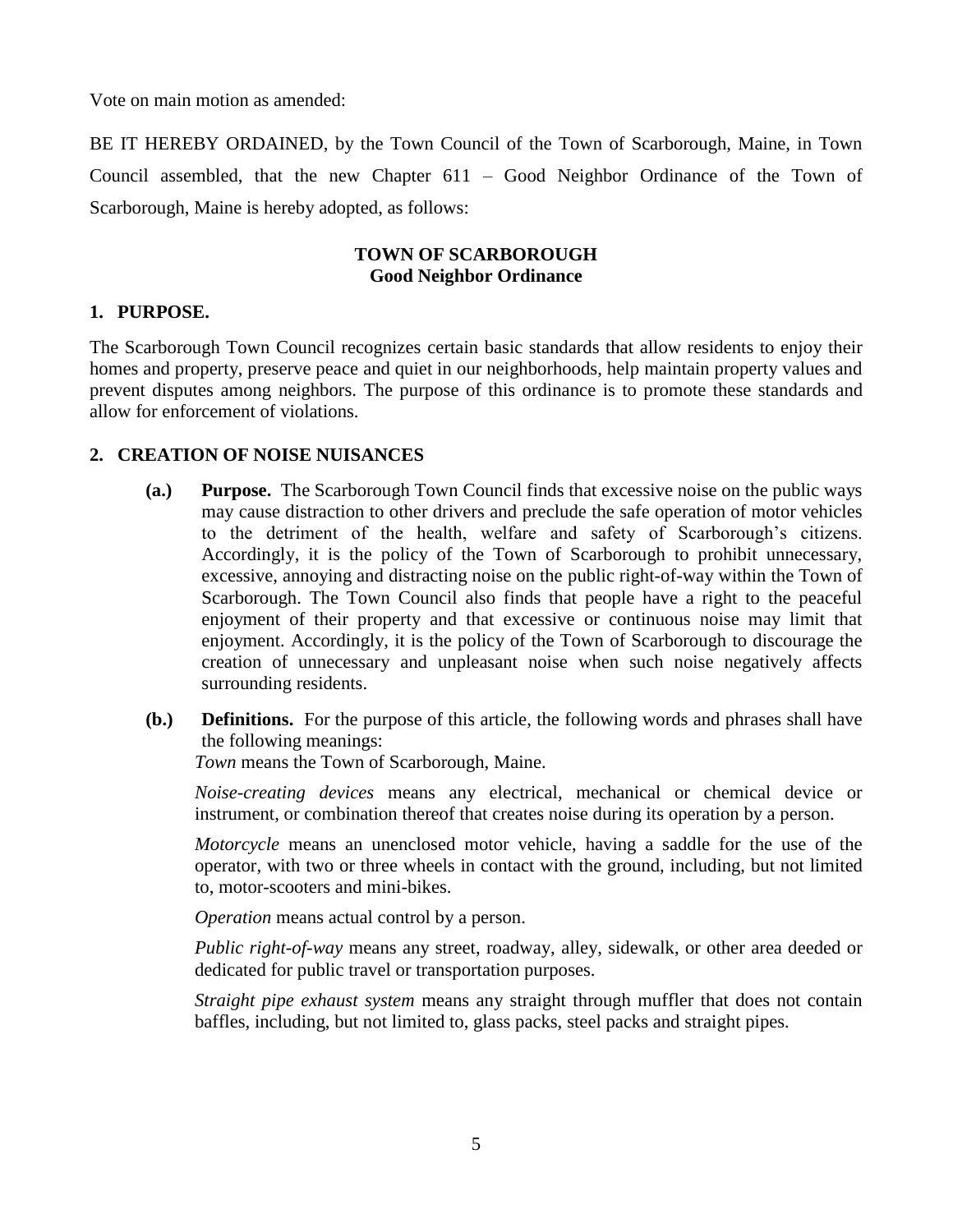## **A. Noise Upon Public Right-of-Way.**

# **(1.) Creation of Certain Noises upon Public Right-of-Way Prohibited.**

- **(a.)** No person, while occupying any public right-of-way in the Town, shall operate any noise-creating device in such a manner that the public's attention is drawn to the source of the noise.
- **(b.)** The prohibition of this section shall include, but not be limited to, the following activity or conduct:
	- i. Discharging fireworks or any exploding device,
	- ii. Firing a starter pistol, air gun, BB gun or a firearm,
	- iii. Sounding a bell or whistle for so extended a period of time as to cause annoyance to others,
	- iv. Rapid throttle advance and/or revving of an internal combustion engine resulting in increased noise from the engine,
	- v. Operations of a motor vehicle, as defined in 29-A M.R.S.A. §101 (42), including but not limited to a motorcycle, with a straight pipe exhaust system, an exhaust system with a cutout, bypass or similar device or an exhaust system that does not meet the requirements of Maine law, including, but not limited to, 29-A M.R.S.A §1912.
- **(2.) Exceptions.** The provisions of this section shall not apply to the following activity or conduct:
	- (a.) Expression or communication protected by the United State's Constitution, including the First Amendment, or the Maine Constitution.
	- (b.) Any activity or conduct the regulation of which has been preempted by Maine Statute.
	- (c.) Any noise created by a governmental entity in the performance of an official duty.
	- (d.) Any noise for which a permit has been issued by an authority having jurisdiction to issue the permit.
	- (e.) The sounding of any signaling device permitted by law.
- **(3.) Engine Brake**. A person operating a motor vehicle in the Town of Scarborough shall not use an unmuffled engine brake to slow the vehicle except in an emergency situation for the purpose of avoiding a collision with a vehicle, object, person or animal. As used in this section, "engine brake" means a device that retards the motion of a motor vehicle by using the compression of the engine of the motor vehicle and "unmuffled" means that the engine brake is not equipped with a muffler which complies with the requirements of 29-A M.R.S.A. section 1912. This section does not apply to emergency response vehicles operated by a governmental entity or licensed provider of emergency medical services.

### **B**. **Noise Abatement.**

### **(1.) Loud, offensive noises prohibited.**

No person shall make, continue, or cause to be made or continued any loud, boisterous, unnecessary or unusual noises which shall annoy, disturb, injure, or endanger the comfort, repose, health, peace, or safety of others.

### **(2.) Definitions.**

For the purpose of this article, the following words and phrases shall have the following meanings: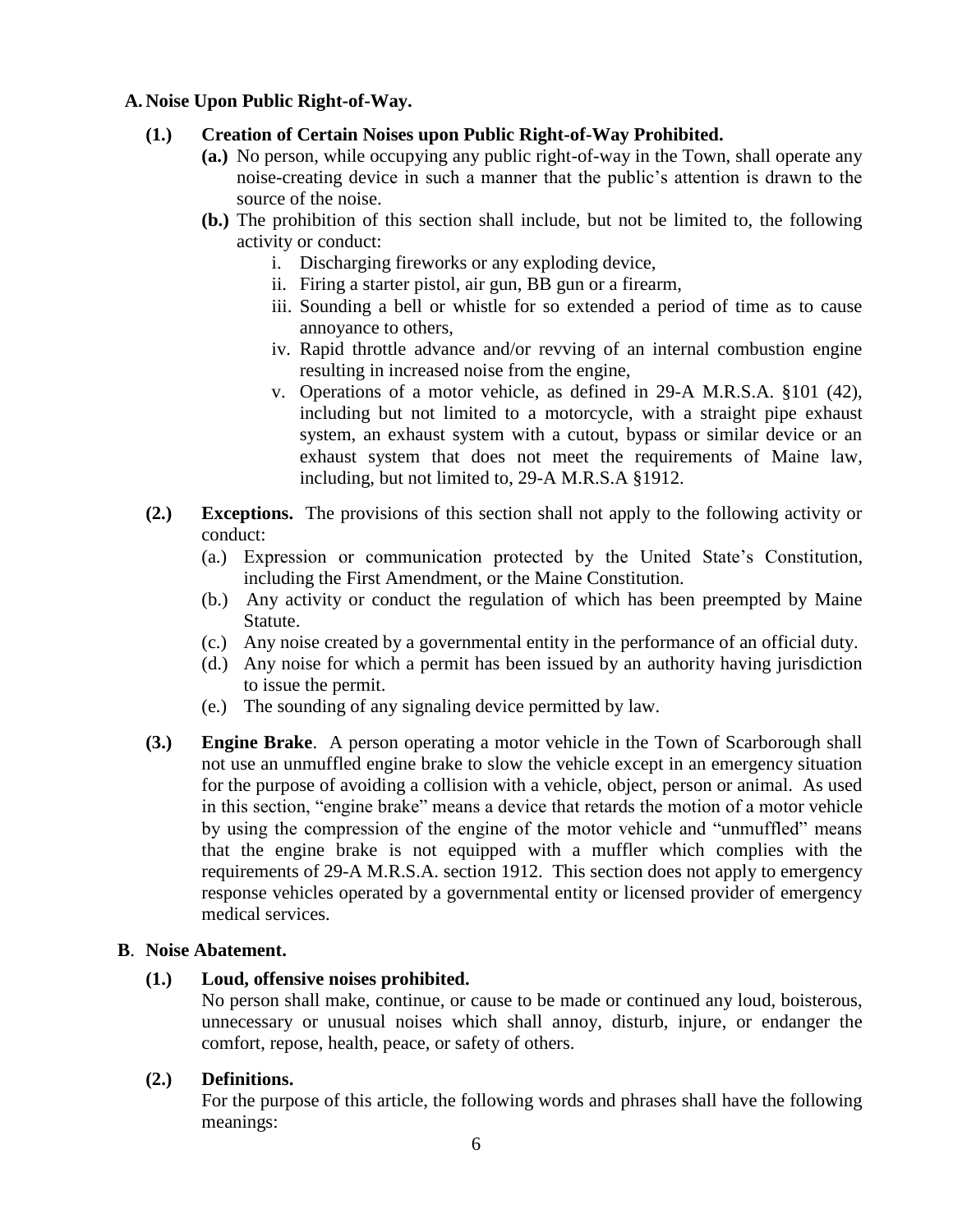*Daytime hours* means the hours between 7:00 a.m. and 9:00 p.m. Monday through Thursday; between 7:00 a.m. and 10 p.m. Friday through Saturday; and between 9:00 a.m. and 9:00 p.m. on Sunday.

*Domestic power equipment* means but is not limited to power saws, drills, grinders, lawn and garden tools, and other domestic power equipment intended for use in residential areas by a homeowner.

*Nighttime hours* means the hours between 9:00 p.m. and 7:00 a.m. Sunday evening through Friday morning; between 10:00 p.m. and 7:00 a.m. Friday evening through Saturday morning; and between 10:00 p.m. and 9:00 a.m. Saturday evening through Sunday morning.

*Property line* means that line along the ground surface and its vertical extension which:

- (1.) Separates real property owned or controlled by any person from contiguous real property owned or controlled by another person; or
- (2.) Separates real property from the public right-of-way.

### **(3.) Exclusions.**

This ordinance shall not apply to noise emitted by or related to:

- (1.) Any bell or chime from any building clock, school, or church.
- (2.) Any siren, whistle, or bell lawfully used by emergency vehicles or any other alarm systems used in an emergency situation; provided, however, that burglar alarms or car alarms not terminating within 30 minutes after being activated shall be unlawful.
- (3.) Warning devices required by the Occupational Safety and Health Administration or other state or federal safety regulations.
- (4.) Farming equipment or farming activity.
- (5.) Noise from domestic power equipment, such as but not limited to power saws, sanders, grinders, lawn and garden tools, or similar devices operated during daytime hours.
- (6.) Timber harvesting (felling trees and removing logs from the woods).
- (7.) Noise generated by any construction or demolition equipment which is operated during daytime hours. Emergency construction or repair work by public utilities shall also be exempted. The police department may allow construction during nighttime hours if it is demonstrated that the extenuating circumstances disallow construction during the daytime hours.
- (8.) Noise created by refuse and solid waste collection.
- (9.) Municipal, public works, or utility projects.
- (10.) Using, displaying, firing, or exploding consumer fireworks within the Town of Scarborough in accordance with the Consumer Fireworks Ordinance, Chapter 608A and any other applicable law or regulation.

### **(4.) Specific prohibitions.**

The following acts, among others, are declared to be loud, boisterous, unnecessary or unusual noises which shall annoy, disturb, injure, or endanger the comfort, repose, health, peace, or safety of others in violation of this ordinance, but such enumeration shall not be deemed to be exclusive:

(a.) Excessive animal noise shall be regulated by the provisions in Chapter 604 – Animal Control Ordinance section 604-8 Animal Noise.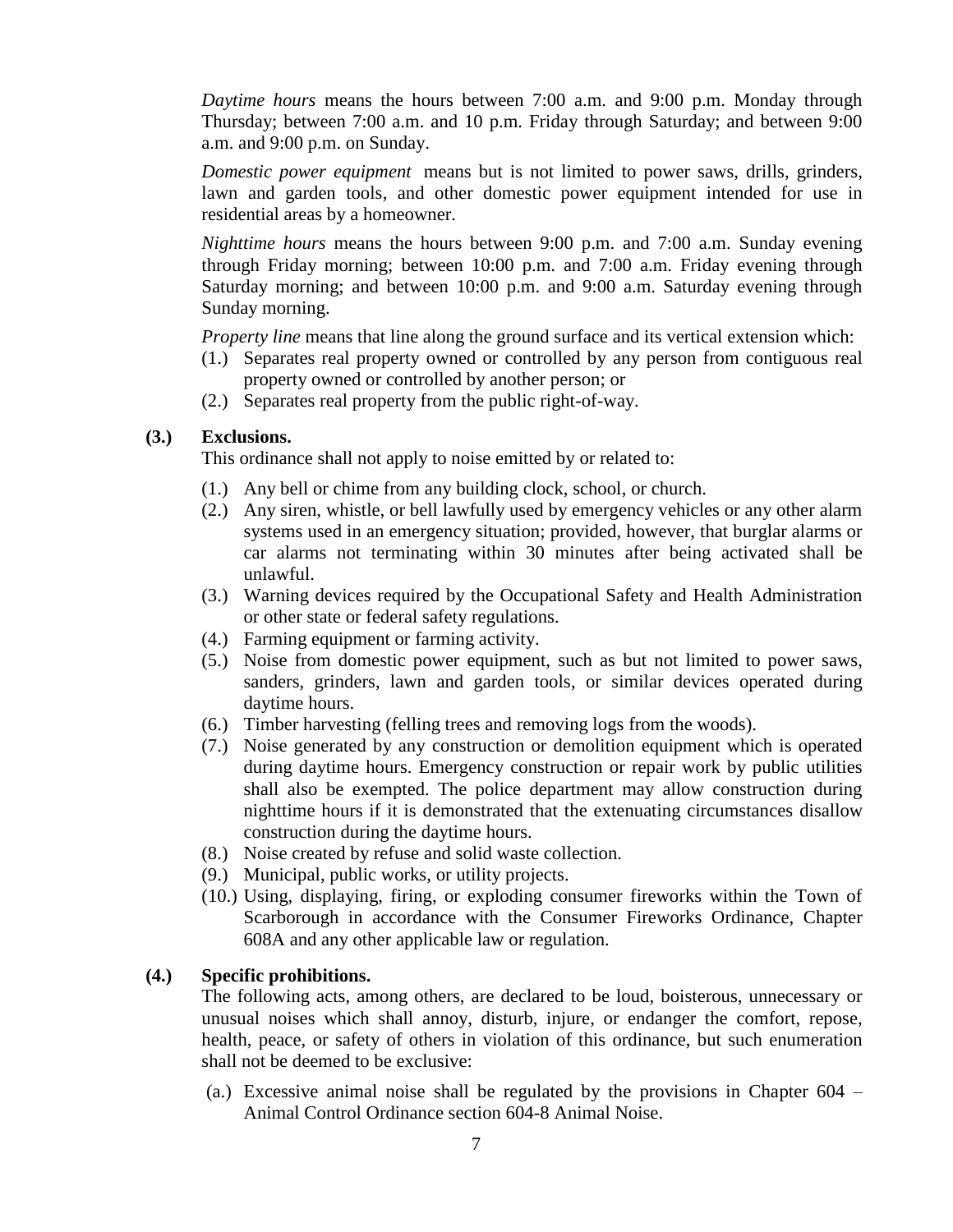- (b.) The using or operating or the permitting to be played, used, or operated of any radio, receiver, electronically amplified musical instrument, phonograph, loudspeaker, sound amplifier, or other machine or device for the producing or reproducing of music or sound which is audible outside of any structure during the nighttime hours or which broadcasts the sound in a loud and unreasonable manner during day-time hours which is audible a minimum of 200 feet from the source of the noise except as otherwise permitted, licensed or sponsored by the Town.
- (c.) The use of any automobile, motorcycle or other vehicle, nonessential to safe and reasonable operation, in one or more of the following ways:
	- i. Revving of motor vehicle engines.
	- ii. Squealing of tires.
	- iii. Accelerating or braking unnecessarily so as to cause a harsh, objectionable or unreasonable noise.
	- iv. Operating audio equipment clearly audible beyond the confines of a motor vehicle.

## **C. Enforcement.**

This section of the ordinance may be enforced by any officer of the Scarborough Police Department. No person shall interfere with, oppose or resist any authorized person charged with the enforcement of this ordinance while such person is engaged in the performance of her/his duty.

Violations of this ordinance shall be prosecuted in the same manner as other civil violations; provided, however, that for an initial violation of this ordinance, a written notice shall be given to the alleged violator which specifies the time by which the condition shall be corrected. No complaint or further action shall be taken on the initial violation if the cause of the violation has been removed or the condition abated or fully corrected within the time period specified in the written notice. If the cause of the violation is not removed or the condition abated or fully corrected within the time period specified in the written notice, or if the same person commits a subsequent violation of the same provision or provisions, of this ordinance specified in the written notice, then no further action is required prior to prosecution of the civil violation.

If the alleged violator cannot be located in order to serve the notice of violation, the notice as required shall be deemed to be given upon mailing such notice by registered or certified mail to the alleged violator at her/his last known address or at the place where the violation occurred, in which event the specified time period for abating the violation or applying for a variance shall commence at the date of the day following the mailing of such notice.

### **3. CREATION OF LIGHTING NUISANCES.**

**A. Purpose.** The purpose of this ordinance is to provide reasonable restrictions on the use of lighting in or near the residential zones of the Town so as to prevent lighting from creating a nuisance to residents within residential zones. It is recognized that lighting is essential to the conduct of many commercial and industrial enterprises for advertising and security. It is further recognized that protective security lighting in residential zones constitutes a deterrent to crime and contributes to the safety of residents. Further, properly controlled lighting in residential areas for landscaping and highlighting architectural features of buildings and structures enhances the aesthetics of properties and neighborhoods. However, it is equally recognized that lighting, by virtue of its intensity, brightness, direction, duration, and hours of operation, can constitute a nuisance to adjacent residential dwellers. It is hereby the intent of the Town in adopting this ordinance to encourage the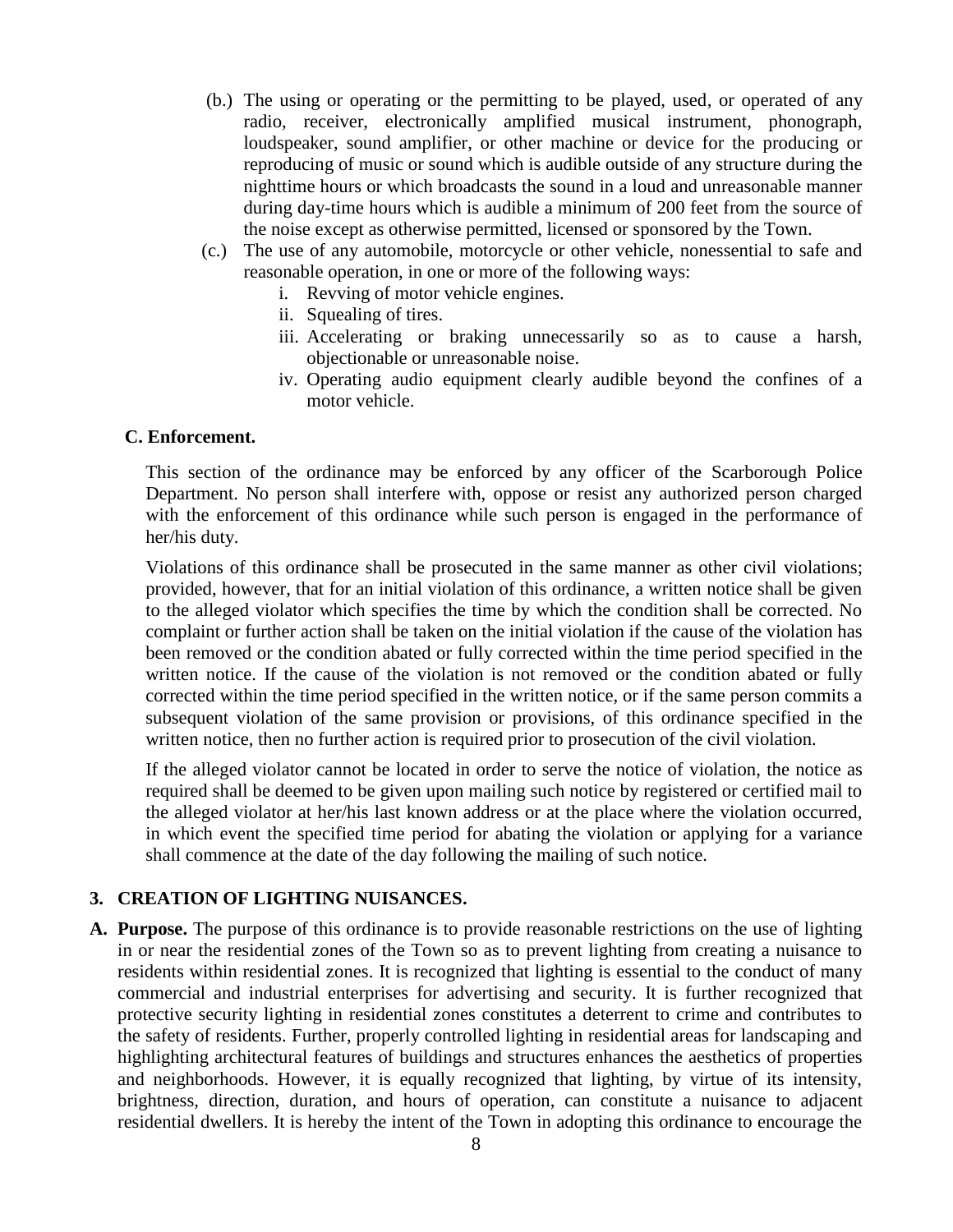appropriate use of lighting as set forth herein, but to regulate it in a manner to avoid any public nuisance in residential areas.

**B. Exceptions**. All properties covered by the Town of Scarborough Site Plan Review Ordinance, 405b, are exempt from this ordinance.

# **C. Outdoor light restrictions**

- (1.) **Light confinement**. All outdoor lights shall, to the greatest extent possible, be allowed for safety, security, operational needs, and decorative purposes but must confine emitted light to the property on which the light is located, by means of shielded or hooded lighting elements and shall not be directed upwards except where the light is directed away from neighboring properties and limited to the greatest extent possible to avoid urban sky glow.
- (2.) **Spillover light**. Spillover light on to residential property shall not exceed one-tenth (0.1) of one (1) foot-candle at the residential property line.

# **D. Outdoor light prohibitions**

- (1.) Any unhoused light source.
- (2.) Any light that creates glare observable within the normal range of vision of any public rightof-way or glare that creates a safety hazard.
- (3.) Any light that resembles an authorized traffic sign, signal or device, or that interferes with, misleads, or confuses vehicular traffic as determined by the Chief of Police or designee.

# **E. Enforcement**

- (1.) This section of the ordinance may be enforced by any Code Enforcement or Law Enforcement officer.
- (2.) No person shall interfere with, oppose, or resist any authorized person charged with the enforcement of this ordinance while such person is engaged in the performance of her/his duty.
- (3.) Violations of this ordinance shall be prosecuted in the same manner as other civil violations; provided, however, that for an initial violation of this ordinance, a written notice of violation may be given to the alleged violating homeowner/responsible party which specifies the time by which the condition shall be corrected. No complaint or further action shall be taken on the initial violation if the cause of the violation has been removed or the condition abated or fully corrected within the time period specified in the written notice of violation. If the cause of the violation is not removed nor the condition abated or fully corrected within the time period specified in the written notice of violation, or if the same homeowner/responsible party commits a subsequent violation of the same provision or provisions, of this ordinance specified in the written notice, then no further action is required prior to prosecution of the civil violation. If the alleged violating homeowner/responsible party cannot be located in order to serve the notice of violation, the notice as required shall be deemed to be given upon mailing such notice by registered or certified mail to the alleged violating homeowner/responsible party at her/his last known address or at the place where the violation occurred, in which event the specified time period for abating the violation or applying for a variance shall commence at the date of the day following the mailing of such notice.

# **4. PENALTIES.**

# **A. Noise Violations**

Violation of the noise sections of this ordinance are a civil violation punishable by the following civil penalties: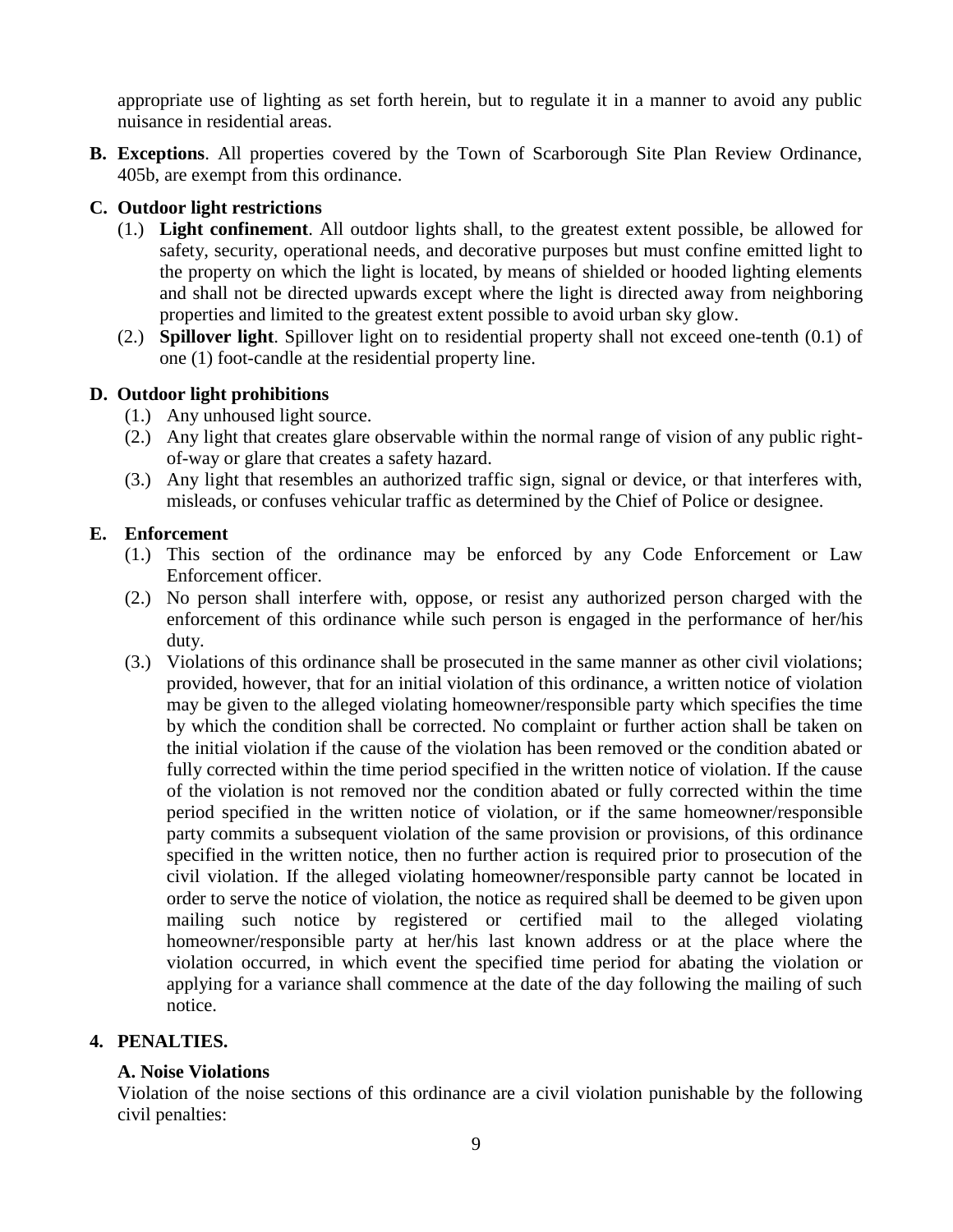| (1) First Offense:                  | \$50.00  |
|-------------------------------------|----------|
| (2) Second Offense:                 | \$100.00 |
| (3) Third Offense:                  | \$200.00 |
| (4) Fourth and Subsequent Offenses: | \$500.00 |

## **B. Lighting Violations**

Any person found to be in violation of the lighting section of this ordinance or who fails to obey any lawful order of any officer charged with the enforcement of the provisions contained therein commits a civil violation and shall be fined between \$100 to \$2,500 for each day such violation continues after the time for correction of the violation specified in the written notice of violation under Section E (3) has expired.

## **5. SEVERABILITY.**

Should any section or provision of this ordinance be determined in a court of law to be unconstitutional, invalid or unenforceable, such determination shall not affect the validity of any other portion of the ordinance or of the remainder of the ordinance as a whole.

## **6. EFFECTIVE DATE AND REPEAL OF PRIOR ORDINANCE**

This ordinance repeals Chapter 614, Noise Abatement Ordinance, adopted on November 7, 2007 and amended March 7, 2012 and repeals and replaces Chapter 611, Noise Ordinance, adopted August 20, 2003.

Vote: 7 Yeas.

**Order No. 17-040, 7:00 p.m. Public Hearing and action on the new request for a Food Handlers License from Karl and Sarah Sutton, d/b/a Bite Into Maine, located at 185 US Route One, #2.**  *[Town Clerk]* Chairman Babine opened the public hearing. As there were no comments either for or against, the hearing was closed at 8:35 p.m.

Motion by Councilor St. Clair, seconded by Councilor Hayes, to move approval on the new request for a Food Handlers License from Karl and Sarah Sutton, d/b/a Bite Into Maine, located at 185 US Route One, #2.

Vote: 7 Yeas.

**Order No. 17-041, 7:00 p.m. Public Hearing and action on the new request for a Combined Massage Establishment/Massage Therapist license from Stefanie M. Averill, d/b/a Stefanie Averill Massage Therapy, located at 51 US Route One, Suite R2.** *[Town Clerk]* Chairman Babine opened the public hearing. As there were no comments either for or against, the hearing was closed at 8:36 p.m.

Motion by Councilor St. Clair, seconded by Councilor Hayes, to move approval on the new request for a Combined Massage Establishment/Massage Therapist license from Stefanie M. Averill, d/b/a Stefanie Averill Massage Therapy, located at 51 US Route One, Suite R2.

Vote: 7 Yeas.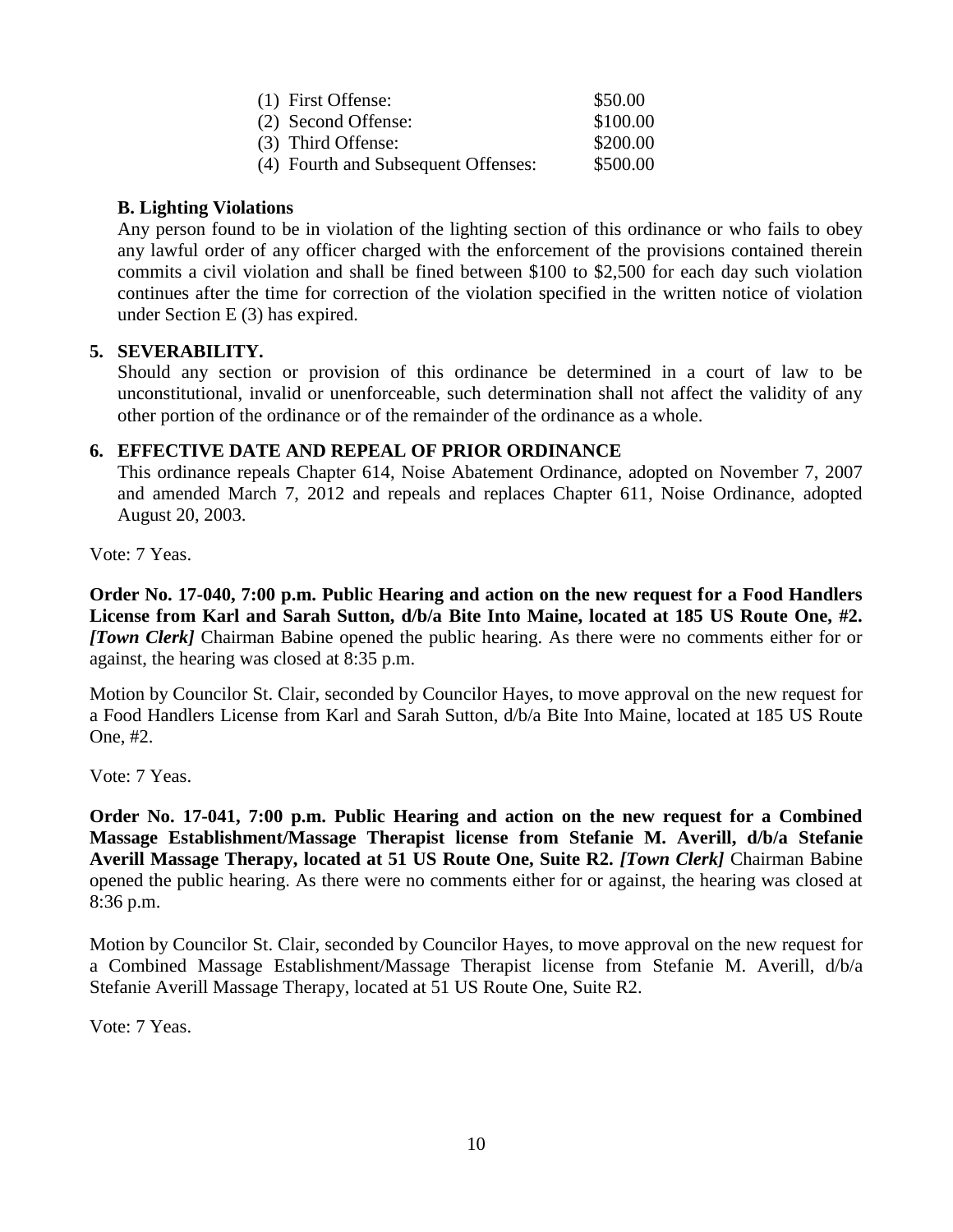#### **OLD BUSINESS:**

**Order No. 17-037. Second reading on the Bond Order for the 2017 Municipal and School Capital Improvement Projects of the Town of Scarborough.** *[Finance Director]* Thomas J. Hall, Town Manager, gave a brief overview on this order and responded to questions from the Town Council. He noted that one item listed in the Bond relating to the PW Fuel Station Replacement would need to go out to the voters.

The following individuals spoke on this Order:

• Larry Hartwell of Puritan Drive spoke in support of the Fuel Station Replacement going to vote and felt that it was an honest mistake.

Motion by Councilor Donovan, seconded by Councilor Hayes, to move approval of the second reading on the Bond Order for the 2017 Municipal and School Capital Improvement Projects of the Town of Scarborough.

Motion by Councilor Hayes, seconded by Councilor Rowan, to move approval to amend the main motion as recommended by the Town Manager by making the following adjustments to the proposed Bond Order by adjusting the Loader/Backhoe #4042 from 92,198 to 89,680 and removing the PW Fuel State Replacement.

Vote on amendment: 7 Yeas.

Vote on main motion as amended:

#### **BOND ORDER FOR**

## **2017 MUNICIPAL AND SCHOOL CAPITAL IMPROVEMENTS**

**BE IT ORDERED,** That under and pursuant to the provisions of Title 30-A, Sections 5721-5729 and 5772 of the Maine Revised Statutes, as amended, and the Charter of the Town of Scarborough, Maine, the following Municipal and School Capital Improvement Projects are hereby approved for funding:

|                                               | <b>Bond Order</b> |
|-----------------------------------------------|-------------------|
| <b>Municipal - Capital Equipment/Projects</b> | Amount            |
| 2016-2017 Municipal                           |                   |
| Plow Truck $\#$ 4025                          | 169,289           |
| Loader/Backhoe #4042                          | 89,680            |
| <b>Snow Blower for Loader</b>                 | 95,370            |
| PW Floor Sweeper #4157                        | 55,580            |
| PW HVAC Replacement / Efficiency Upgrades     | 82,000            |
| CS Senior Recreation Area                     | 100,000           |
| PL Eastern Trail Improvements (Local Match)   | 216,700           |
| PW Mid-Level Road Rehabilitation              | 543,000           |
| PW Subsurface Drainage Assessment Project     | 118,750           |
| PW Gorham Rd Reconstruction Final Plans       | 70,000            |
| PW Pine Point Road Master Planning            | 150,000           |
|                                               | 1,690,366         |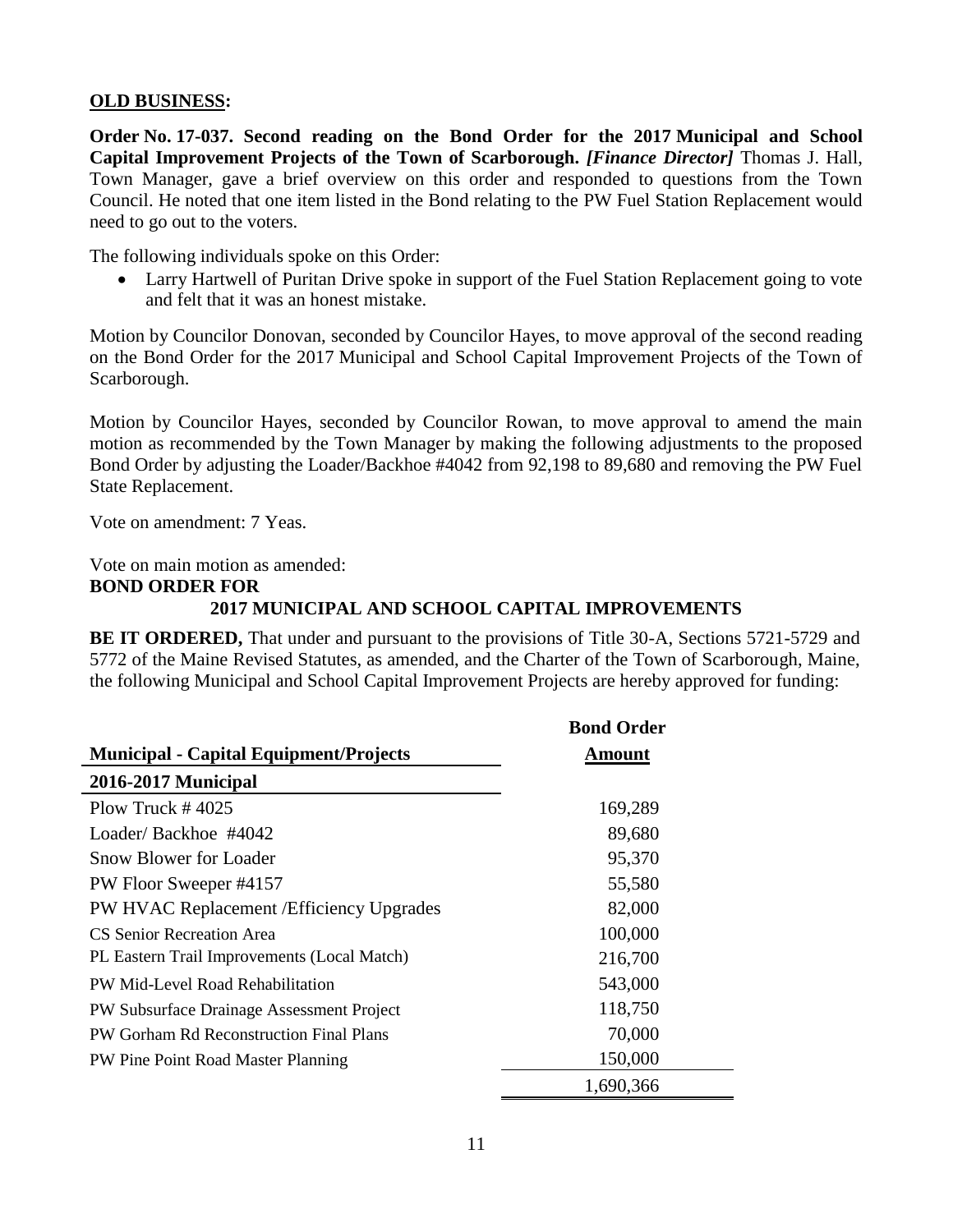| <b>Prior Municipal Capital Budget Authorizations</b> |         |  |  |  |
|------------------------------------------------------|---------|--|--|--|
| F.D. Extrication Tool Upgrade Project                | 13,803  |  |  |  |
| F.D. Tank 3 Re-chassis                               | 33,925  |  |  |  |
| F.D. Municipal Holding Tank                          | 25,000  |  |  |  |
| <b>SWAT Equipment Replacement</b>                    | 39,800  |  |  |  |
| Gorham Rd Engineering                                | 35,000  |  |  |  |
| <b>Cummings Rd Reconstruction</b>                    | 250,000 |  |  |  |
| Fuel Station Replacement Engineering & Permitting    | 25,000  |  |  |  |
| Planning Gorham Rd Pedestrian Improvements           | 110,000 |  |  |  |
| Town-Wide Direction Signage Program Phase 2          | 22,000  |  |  |  |
|                                                      | 554,528 |  |  |  |

| <b>Total Municipal Bond Order Request</b>         | 2,244,894 |
|---------------------------------------------------|-----------|
| <b>School - Capital Equipment/Projects</b>        |           |
| 2016-2017 School                                  |           |
| <b>School Bus Replacement Schedule</b>            | 310,830   |
| Furnishings Replace & Renew                       | 50,000    |
| <b>HS Athletics Equipment</b>                     | 50,000    |
| K-2 Tech Refresh                                  | 194,275   |
| <b>Building Envelope Maintenance</b>              | 125,000   |
| <b>Energy Efficiency Upgrades</b>                 | 60,000    |
| HVAC Repairs MS & K2                              | 100,000   |
| <b>Roof Restoration</b>                           | 238,500   |
|                                                   | 1,127,605 |
| <b>Prior School Capital Budget Authorizations</b> |           |
| DW Technology Equip Replacement                   | 135,000   |
| <b>School Bus Purchase</b>                        | 22,501    |
|                                                   | 157,501   |
| <b>Total School Bond Order Request</b>            | 1,285,106 |
| <b>Total Bond Order April 19, 2017</b>            | 3,530,000 |

BE IT FURTHER ORDERED, That a sum, not to exceed \$3,530,000, is hereby appropriated to provide for the costs of said projects; and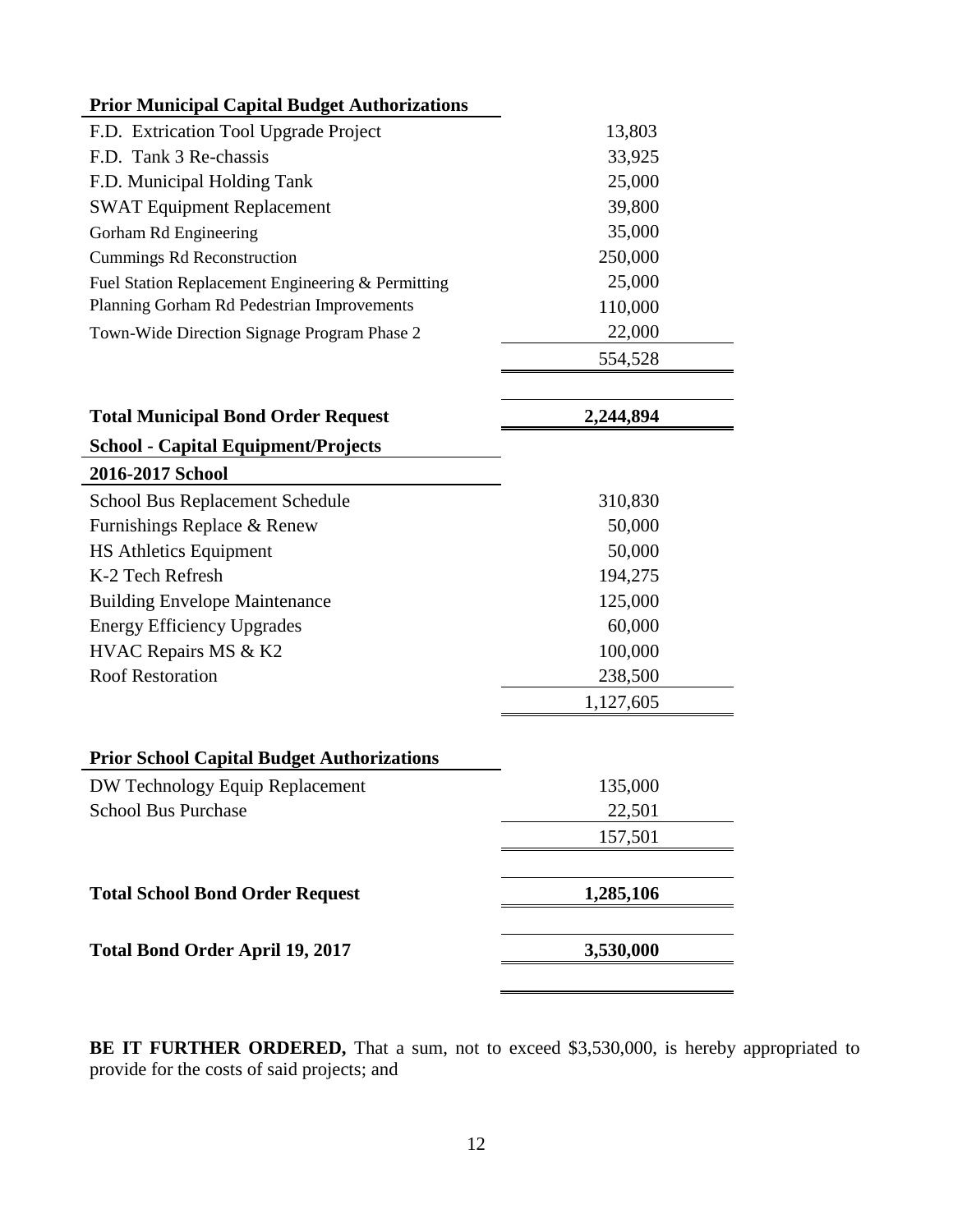**BE IT FURTHER ORDERED,** That to fund said appropriation, the Treasurer and the Chairman of the Town Council are hereby authorized to issue, at one time or from time to time, general obligation securities of the Town of Scarborough, Maine, including temporary notes in anticipation of the sale thereof, in an aggregate principal amount not to exceed \$3,530,000 and the discretion to fix the date(s), maturity(ies), denomination(s), interest rate(s), place(s) of payment, call(s) for redemption, form(s), and other details of said securities, including execution and delivery of said securities against payment therefore, and to provide for the sale thereof, is hereby delegated to the Treasurer and the Chairman of the Town Council.

| <b>Roll Call Vote:</b> | Councilor Donovan - Yea | Councilor St. Clair - Yea |  |
|------------------------|-------------------------|---------------------------|--|
|                        | Councilor Rowan - Yea   | Councilor Hayes - Yea     |  |
|                        | Councilor Foley - Yea   | Councilor Caiazzo - Yea   |  |
|                        | Chairman Babine - Yea   |                           |  |

### **NEW BUSINESS:**

**Order No. 17-042. First reading and schedule a public hearing and second reading on the proposed amendments to Chapter 302 – Town Council Rules & Policies Manual.** *[Rules &*  **Policies Committee]** Councilor Foley gave a brief overview on the proposed amendments on this Order.

Motion by Councilor St. Clair, seconded by Councilor Rowan, to move approval on the proposed amendments to Chapter 302 – Town Council Rules & Policies Manual and schedule a public hearing and second reading for Wednesday, May 17, 2017, was follows:

## **CHAPTER 302 SCARBOROUGH TOWN COUNCIL RULES & PROCEDURES**

BE IT HEREBY ORDAINED, by the Town Council of the Town of Scarborough, Maine, in Town

Council assembled, that Chapter 302, the Town Committees/Boars Manual of the Town of

Scarborough, Maine is amended, as follows:

1. Amend Section 201.0 by adding the underlined text, as shown below.

### **Section 201.0: Appointments To Town Committees/Boards.**

Appointments to town committee/boards must go through a two-meeting process. Name(s) of individual(s) will be posted at one Council meeting and approved at the next Council meeting. Current members will serve until a replacement is named by the Appointments and Negotiations Committee and certified by the Council. The term for new appointees will be for one year unless otherwise determined by the Town Council. [amended 09/04/02; amended 04/01/15]

2. Amend Section 203.0.b. by adding the underlined text, as shown below.

### **203.0.b: 3 Members to the Appointments** and Negotiations **Committee:**

The Appointments Committee shall meet from time to time and review applications for vacancies on the various Town committees/boards and make their recommendations in accordance with Section 201.0 of the Rules and Policies Manual. The Committee will provide analysis and recommendations about the Town's collective bargaining strategy, and compensation planning.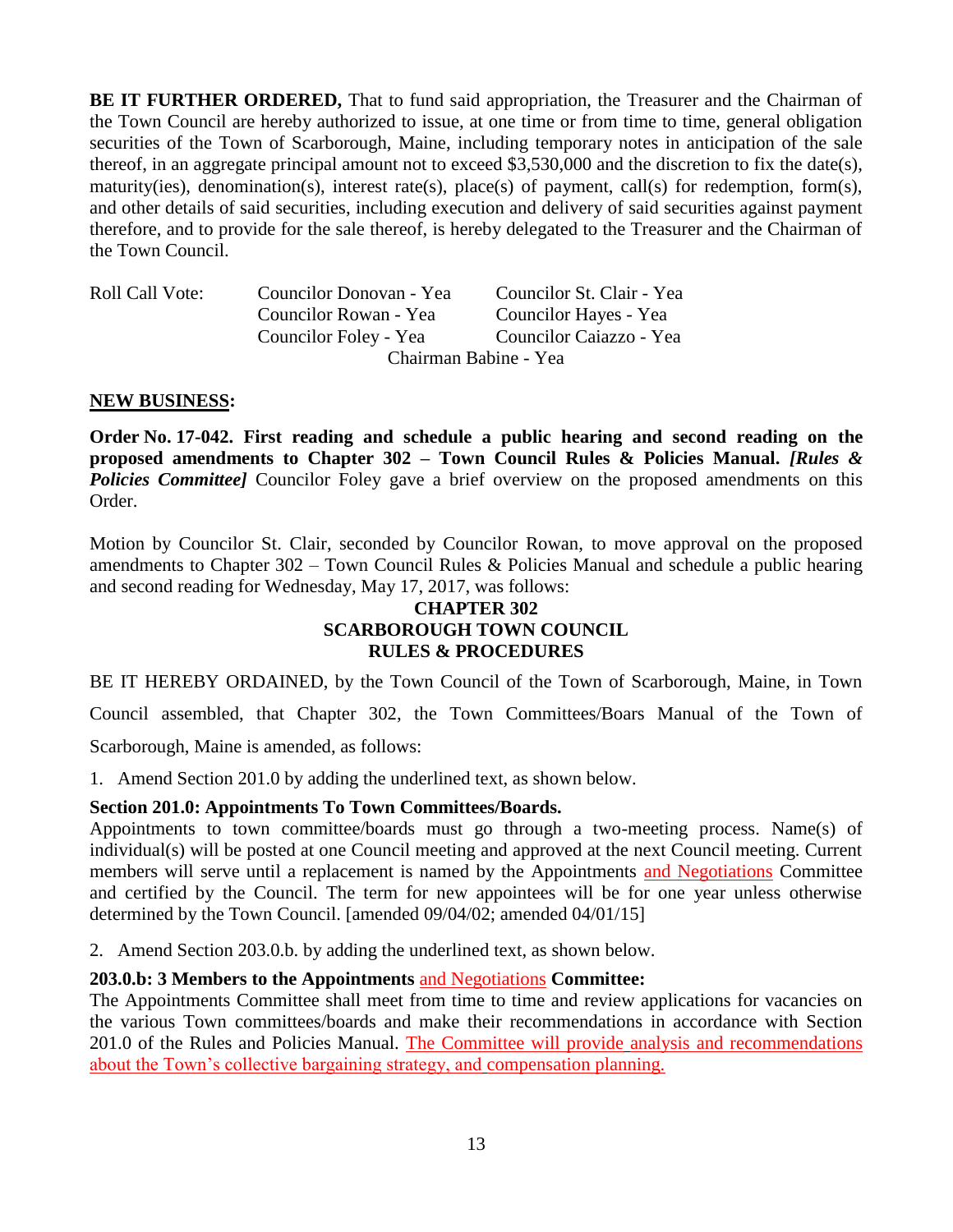3. Amend Section 203.1 by adding the underlined text, as shown below.

**203.1:** The Council Chair shall select committee members after seeking input from Councilors on committee preference. Committee appointments are subject to confirmation by a majority of the Council. The Council Chair Shall serves as an ex-officio member of all Council Standing Committees and may vote only in the absence of any regular meeting member.

4. Amend Section 201.0 by adding the new definition relating to the Communications Committee, as shown below.

## **203.0.d.: 3 Members to the Communications Committee:**

The members of the Communications Committee will provide direction, policy oversight and business decision support for all communication efforts of the Town Council. The Committee will from time to time review and offer feedback on the Town's current mechanisms for promoting Town Council and community engagement. The Committee may identify new strategies and resources that will foster and promote a positive and productive dialogue with community members; help facilitate improvements to existing and new communications mediums; and they will provide the Council with an annual report summarizing the committee's activities from the previous year and recommendation for the year to come.

Vote: 7 Yeas.

**Order No. 17-043. First reading and schedule a public hearing and second reading on the proposed amendment to Chapter 302A – Town Committees/Boards Manual, Article I, Appointments/Re-Appointment.** *[Rules & Policies Committee]* Councilor Foley gave a brief overview on the proposed amendments to Chapter 302A – Town Committees/Boards Manual.

Motion by Councilor St. Clair, seconded by Councilor Hayes, to move approval on the proposed amendments to Chapter 302A – Town Committee/Boards Manual and schedule a public hearing and second reading for Wednesday, May 17, 2017, was follows:

and schedule a public hearing and second reading for Wednesday, May 17, 2017, was follows:

## **CHAPTER 302A TOWN OF SCARBOROUGH TOWN COMMITTEES/BOARDS MANUAL**

BE IT HEREBY ORDAINED, by the Town Council of the Town of Scarborough, Maine, in Town Council assembled, that Chapter 302A, the Town Committees/Boards Manual of the Town of

Scarborough, Maine is amended by adding the text, as shown below:

# **Article I - Appointment/Re-Appointment**

Once an application for a committee/board is received in the Town Clerk's Office, it is then copied and sent to the Appointments and Negotiations Committee for review. The Appointments Committee will then refer its recommendation(s) to the Council. Pursuant to Section 201.00 of Chapter 302 – the Rules and Policies Manual for the Scarborough Town Council: "Appointments to town committee/boards must go through a two-meeting process. Name(s) of individual(s) will be posted at one Council meeting and approved at the next Council meeting. Current members will serve until a replacement is named by the Appointments and Negotiations Committee and certified by the Council."

Vote: 7 Yeas.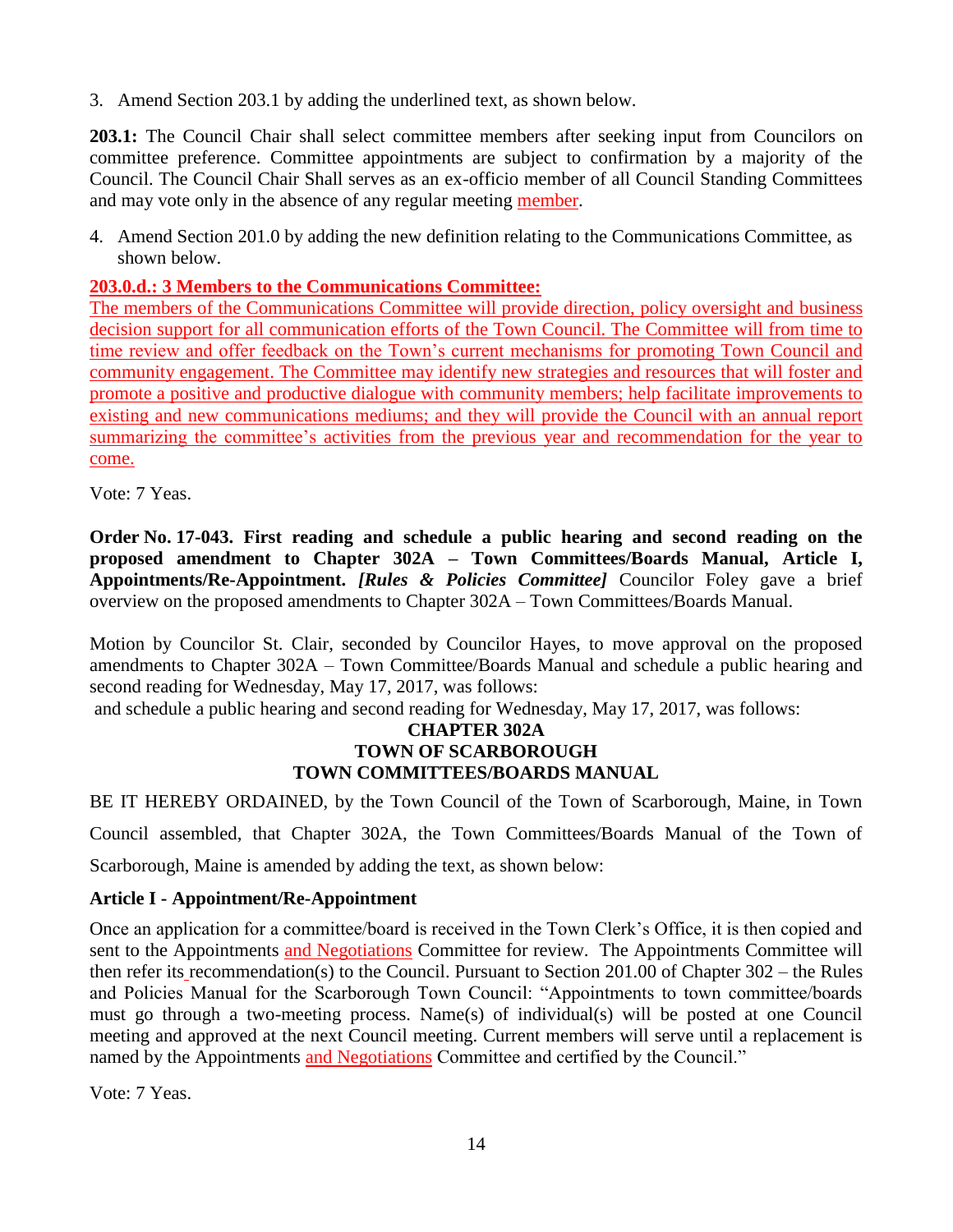**Order No. 17-044. Act on the request to accept, pursuant to Title 23 MRSA §3025 and to the requirements of Section 4 of Scarborough Street Acceptance Ordinance, from New England Expedition – Scarborough LLC, the following public infrastructure associated with the development of the Gateway Shoppes on Payne Road at Exit 42 and authorize the Town Manager to sign any necessary documents:** 

**a) Fee Parcel, a strip of land associated with the widening of Payne Road and within land of the Grantor, as described in Book 24960, Page 99.** 

**b) Slope and Drainage Easement, as depicted on Planning Board approved plans for the purpose of granting rights, but not obligation, to the Town of Scarborough to enter upon the easement area to provide maintenance in order to continue operation of the stormwater facility.** 

*[Town Engineer]* Angela Blanchette, Town Engineer, gave a brief overview on this Order and responded to questions from the Town Council. Rick Shinay, attorney at Drummond Woodsum, noted that this was a housing keeping issue that should have been done a while ago. In response to a question from Wallace Fengler regarding what documents would be signed by the Town Manager Mr. Shinay noted that the there is a tax form that would require the Manager's signature.

Motion by Councilor St. Clair, seconded by Councilor Rowan, to move approval to accept, pursuant to Title 23 MRSA §3025 and to the requirements of Section 4 of Scarborough Street Acceptance Ordinance, from New England Expedition – Scarborough LLC, the following public infrastructure associated with the development of the Gateway Shoppes on Payne Road at Exit 42 and authorize the Town Manager to sign any necessary documents:

a) Fee Parcel, a strip of land associated with the widening of Payne Road and within land of the Grantor, as described in Book 24960, Page 99.

b) Slope and Drainage Easement, as depicted on Planning Board approved plans for the purpose of granting rights, but not obligation, to the Town of Scarborough to enter upon the easement area to provide maintenance in order to continue operation of the stormwater facility.

Vote: 7 Yeas.

**Order No. 17-045. Act on the request, pursuant to Title 23 MRSA §3025 and to the requirements of Section 4 of Scarborough Street Acceptance Ordinance to the drainage easement associated with the Burnham Heights Subdivision as depicted in Planning Board approval documents dated, January 26, 2015 and to authorize the Town Manager to sign any necessary document.** *[Town Engineer]* Motion by Councilor Rowan, seconded by Councilor St. Clair, to move approval of, pursuant to Title 23 MRSA §3025 and to the requirements of Section 4 of Scarborough Street Acceptance Ordinance to the drainage easement associated with the Burnham Heights Subdivision as depicted in Planning Board approval documents dated, January 26, 2015 and to authorize the Town Manager to sign any necessary document.

Vote: 7 Yeas.

**Order No. 17-039. Act on the request to set the date, time and location of the School Budget Validation Referendum Tuesday, June 13, 2017.** *[Town Clerk –Tabled from the April 19th Town Council meeting]*Motion by Councilor , seconded by Councilor , to move approval on the request to set the date, time and location of the School Budget Validation Referendum, as follows:

## **WARRANT SCHOOL BUDGET VALIDATION REFERENDUM ELECTION (20-A M.R.S.A. § 1486 and 2307) TOWN OF SCARBOROUGH**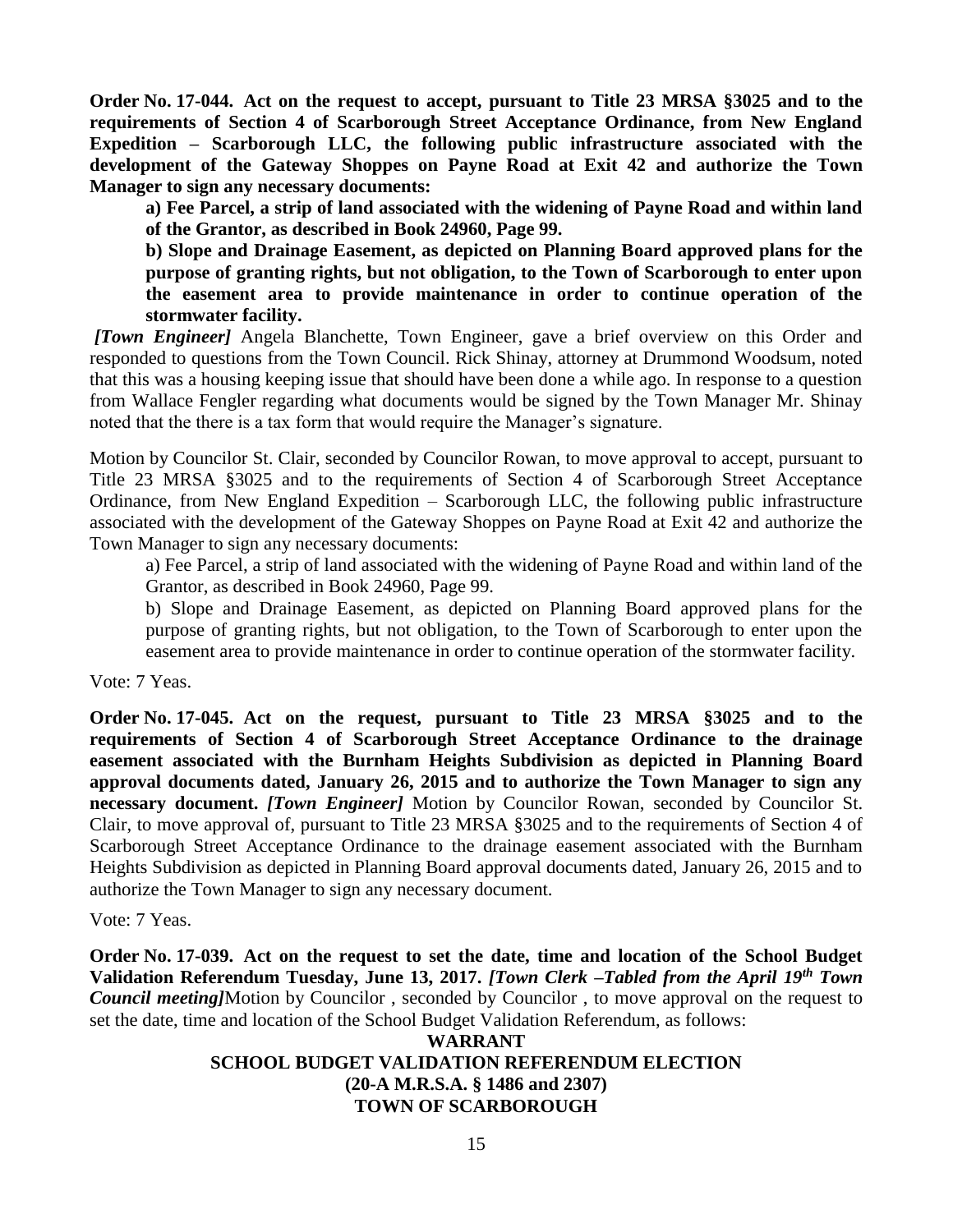**Voting Place Name:** Scarborough Municipal Building **Voting Location:** 259 US Route One

**Municipality:** Scarborough **Voting District:** Town Wide

**Polls Open at 7:00 A.M. Polls Close at 8:00 P.M.**

**Absentee Ballot Processing (check all that apply):**

**Processed by:** Clerk (Centrally) **X** Warden (At Polls)

**Date/Time of Processing:**

**X Monday, June 12, 2017** Early Processing of Absentee Ballots:

1-Hour Inspection Time: 9:00 A.M. IF NO INSPECTION IS REQUESTED OR

Time Processing Begins: 10:00 A.M. IF INSPECTION HAS BEEN REQUESTED.

**X During** Election Day (6/13) Processing Time(s): 8:00 a.m. 11:00 a.m. 3:00 p.m. AND AFTER

**Only** after 8:00 p.m. on Election Day (6/13)

**----------------------------------------------------------------------------------------------------------------------------**

Cumberland County, ss. State of Maine

TO: Robert A. Moulton, the Chief of Police for the Town of Scarborough:

You are hereby required in the name of the State of Maine to notify the voters of the Town of Scarborough of the School Budget Validation Referendum Election, as described in this warrant.

# **To the Voters of the Town of Scarborough:**

You are hereby notified that a School Budget Validation Referendum Election will held at the Scarborough Municipal Building, located at 259 U.S. Route One, in the Town of Scarborough on Tuesday, June 13, 2017, for the purpose of determining the following questions:

# **School Budget Validation Referendum Question No. 1:**

YES Do you favor approving the Scarborough School budget for the upcoming school

NO year that was adopted at the latest Town of Scarborough budget meeting?

The Registrar of Voters will hold office hours while the polls are open to correct any error in or change a name or address on the voting list; to accept the registration of any person eligible to vote, and to accept new enrollments.

A person who is not registered as a voter may not vote in any Scarborough election.

Given under our hand this 3<sup>rd</sup> day of May, 2017, at Scarborough, Maine. Signed by a majority of the Town Council members.

Vote: 7 Yeas.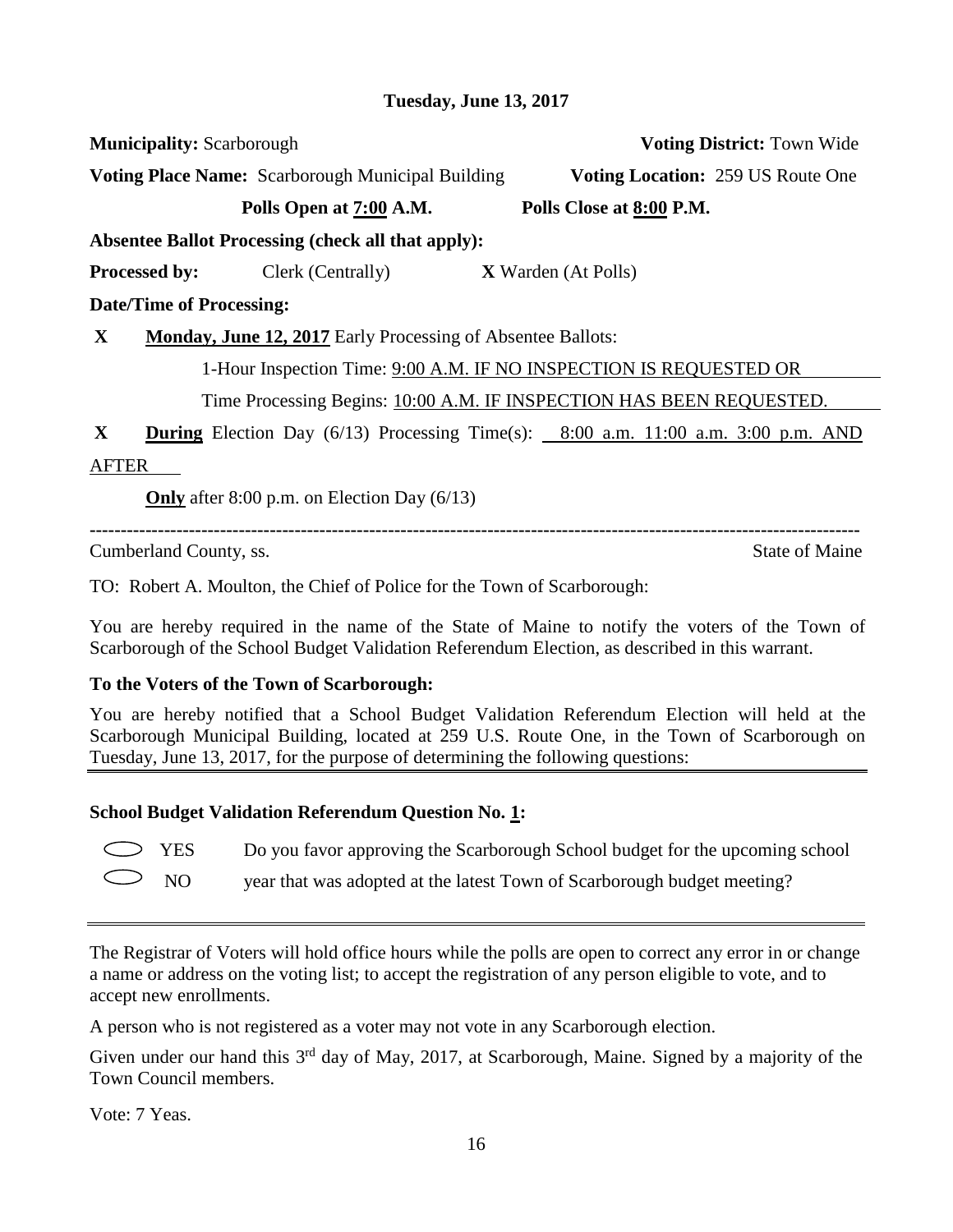**Order No. 17-046. Act on the request to hold a Special Municipal Election to place a referendum question to construct/replace a Fueling Station located on Manson Libby [as mandated by State and Federal D.E.P.] on a local Ballot and set the date, time and location of the Special Municipal Referendum for Tuesday, June 13, 2017.** *[Town Clerk]* Motion by Councilor St. Clair, seconded by Councilor Hayes, to move approval on the request to hold a Special Municipal Election to place a referendum question to construct/replace a Fueling Station located on Manson Libby [as mandated by State and Federal D.E.P.] on a local Ballot and set the date, time and location of the Special Municipal Referendum for Tuesday, June 13, 2017, as follows:

## **WARRANT SPECIAL MUNICIPAL REFERENDUM ELECTION (20-A M.R.S.A. § 1486 and 2307) TOWN OF SCARBOROUGH Tuesday, June 13, 2017**

**Municipality:** Scarborough **Voting District:** Town Wide

**Voting Place Name:** Scarborough Municipal Building **Voting Location:** 259 US Route One

**Polls Open at 7:00 A.M. Polls Close at 8:00 P.M.**

**Absentee Ballot Processing (check all that apply):**

**Processed by:** Clerk (Centrally) **X** Warden (At Polls)

**Date/Time of Processing:**

**X Monday, June 12, 2017** Early Processing of Absentee Ballots:

1-Hour Inspection Time: 9:00 A.M. IF NO INSPECTION IS REQUESTED OR

Time Processing Begins: 10:00 A.M. IF INSPECTION HAS BEEN REQUESTED.

**X During** Election Day (6/13) Processing Time(s): 8:00 a.m. 11:00 a.m. 3:00 p.m. AND AFTER

**Only** after 8:00 p.m. on Election Day (6/13)

Cumberland County, ss. State of Maine

**----------------------------------------------------------------------------------------------------------------------------**

TO: Robert A. Moulton, the Chief of Police for the Town of Scarborough:

You are hereby required in the name of the State of Maine to notify the voters of the Town of Scarborough of the Special Municipal Referendum Election, as described in this warrant.

# **To the Voters of the Town of Scarborough:**

You are hereby notified that a Special Municipal Referendum Election will held at the Scarborough Municipal Building, located at 259 U.S. Route One, in the Town of Scarborough on Tuesday, June 13, 2017, for the purpose of determining the following questions:

# **Referendum Question No. \_1\_:**

Shall the Order entitled "**ORDER AUTHORIZING ISSUANCE OF UP TO \$687,482 BONDS OF THE TOWN TO FUND COSTS OF REPLACING THE 1988 PUBLIC**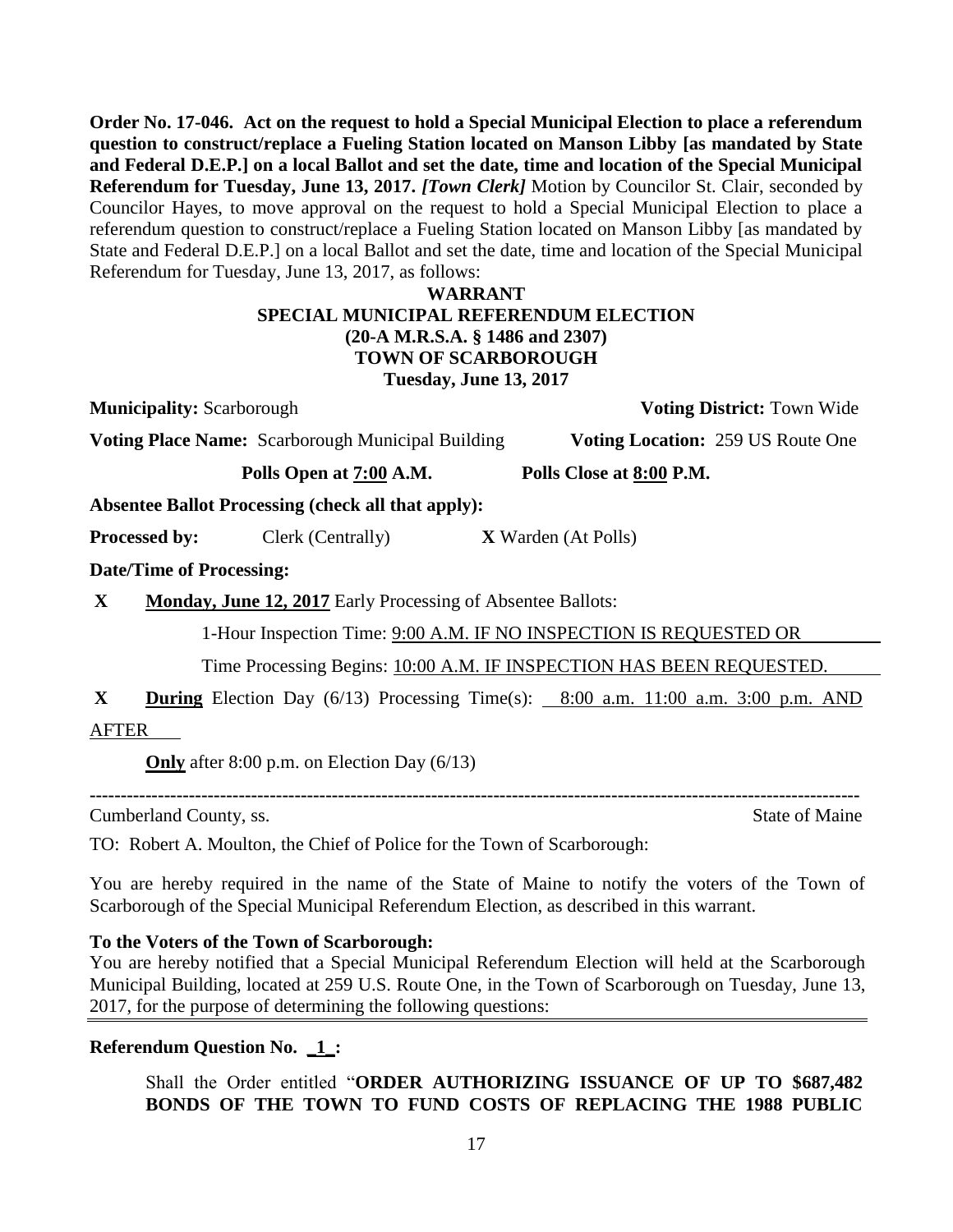### **WORKS FUEL STATION WHICH IS REQUIRED BY THE STATE OF MAINE DEPARTMENT OF ENVIRONMENTAL PROTECTION TO BE REPLACED BY 2018**" be approved?

COUNCIL RECOMMENDATION: The Town Council supports approval of this Referendum question. Approval would assure compliance with the State of Maine Department of Environmental Protection order and avoid potential fines and penalties.

#### **FINANCIAL STATEMENT**

1. Total Indebtedness:

| A. Bonds outstanding and unpaid:<br>B. Bonds authorized and unissued:<br>C. Bonds to be issued if this Article is approved:                |    | \$88,875,000<br>\$1,824,722<br>687,482 |  |
|--------------------------------------------------------------------------------------------------------------------------------------------|----|----------------------------------------|--|
| Costs:                                                                                                                                     |    |                                        |  |
| At an estimated maximum interest of 3.25%<br>for a maximum twenty $(20)$ year maturity, the<br>estimated costs of this bond issue will be: |    |                                        |  |
| Principal:                                                                                                                                 | \$ | 687,482                                |  |
| Interest:                                                                                                                                  |    | 205,966                                |  |
| <b>Total Debt Service</b>                                                                                                                  |    | 893,448                                |  |

3. Validity:

 $2.$ 

The validity of the bonds and of the voters' ratification of the bonds may not be affected by any errors in the above estimates. If the actual amount of the total debt service for the bond issue varies from the estimate, the ratification by the electors is nevertheless conclusive and the validity of the bond issue is not affected by reason of the variance.

| S/ Ruth D. Porter     |
|-----------------------|
| <b>Town Treasurer</b> |

The Registrar of Voters will hold office hours while the polls are open to correct any error in or change a name or address on the voting list; to accept the registration of any person eligible to vote, and to accept new enrollments.

A person who is not registered as a voter may not vote in any Scarborough election.

Given under our hand this 3rd day of May, 2017, at Scarborough, Maine. A majority of the Town Council members.

Vote: 7 Yeas.

### **Item 9. Standing and Special Committee Reports and Liaison Reports.**

- Councilor Caiazzo gave an update on the Transportation Committee.
- Councilor Hayes gave an update on the Finance Committee.